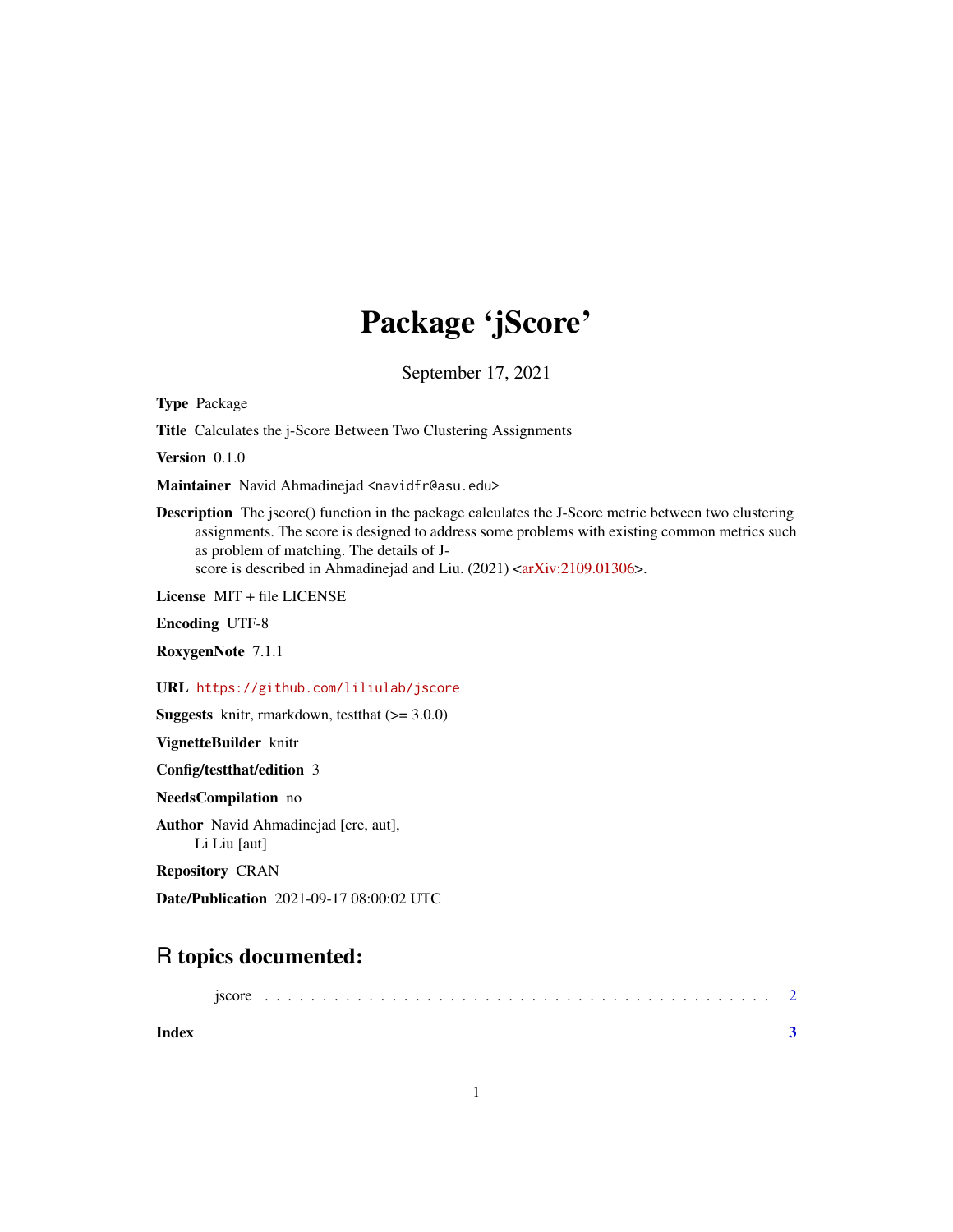<span id="page-1-0"></span>jscore *jscore*

#### Description

Calculates the j-score between two clustering assignment.

#### Usage

jscore(truth, pred)

#### Arguments

| truth | A numeric vector of truth class labels.     |
|-------|---------------------------------------------|
| pred  | A numeric vector of predicted class labels. |

#### Value

Returns the j-score of the clustering assignment.

#### Examples

truth=c(1,1,1,1,1,2,2,2,2,2,3,3,3,3,3) pred= c(1,1,1,2,2,2,3,3,3,4,4,4,5,5,5) jscore(truth, pred)